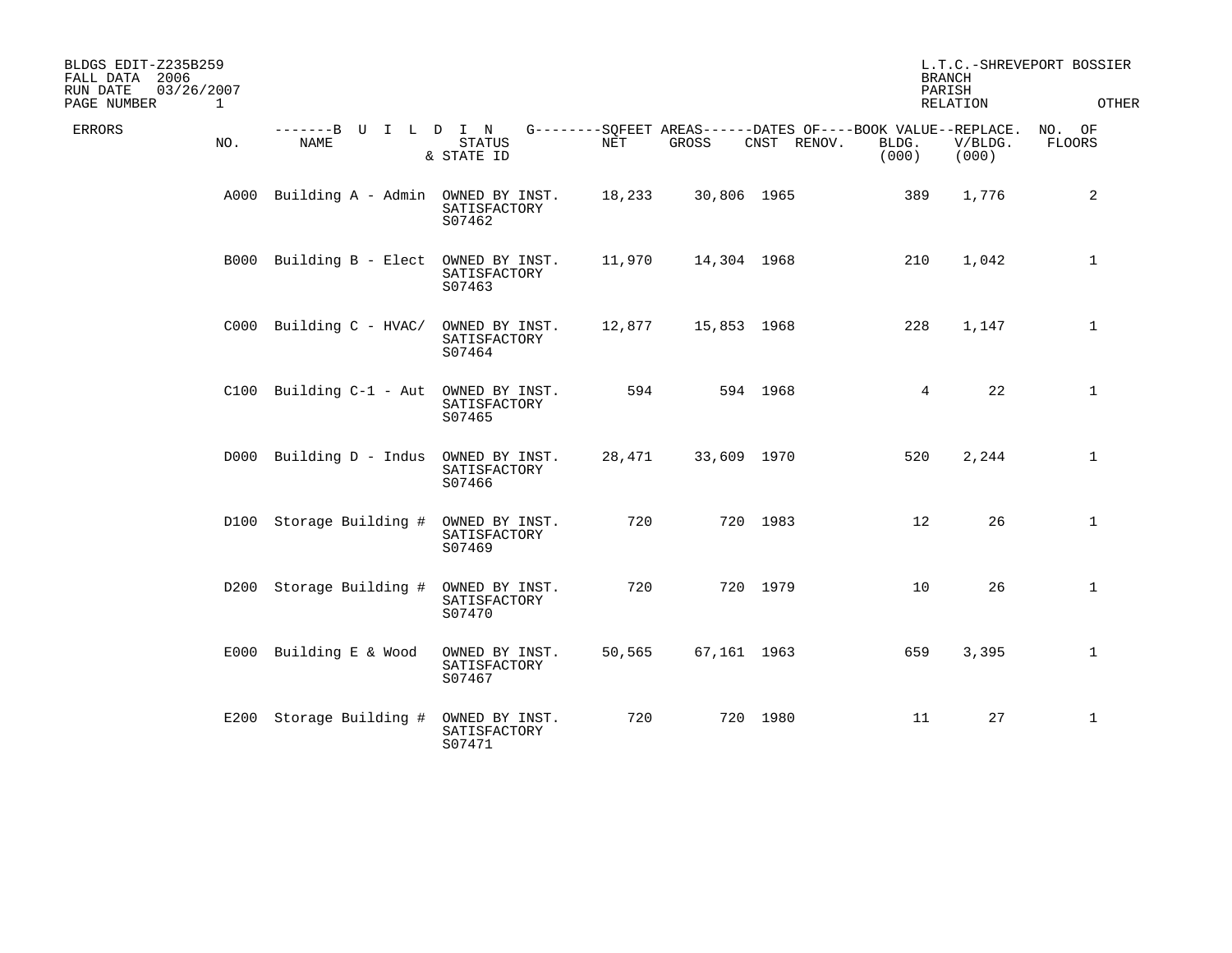| BLDGS EDIT-Z235B259<br>2006<br>FALL DATA<br>03/26/2007<br>RUN DATE<br>PAGE NUMBER | 2    |                          |                                              |        |                                                                       |        | <b>BRANCH</b><br>PARISH | RELATION         | L.T.C.-SHREVEPORT BOSSIER<br>OTHER |
|-----------------------------------------------------------------------------------|------|--------------------------|----------------------------------------------|--------|-----------------------------------------------------------------------|--------|-------------------------|------------------|------------------------------------|
| ERRORS                                                                            | NO.  | $---B$<br>U<br>┶<br>NAME | $G$ ------<br>N<br>D<br>STATUS<br>& STATE ID | NET    | --SOFEET AREAS------DATES OF----BOOK VALUE--REPLACE.<br>GROSS<br>CNST | RENOV. | BLDG.<br>(000)          | V/BLDG.<br>(000) | NO. OF<br>FLOORS                   |
|                                                                                   | F000 | Building F - Autom       | OWNED BY INST.<br>SATISFACTORY<br>S07468     | 29,320 | 31,648 1979                                                           |        | 739                     | 1,652            |                                    |
|                                                                                   | G000 | Building G - Appre       | OWNED BY INST.<br>REMODELING-B<br>S01117     | 7,068  | 7,485                                                                 | 1988   | 231                     | 383              |                                    |
|                                                                                   | H000 | Building H               | OWNED BY INST.<br>SATISFACTORY<br>S13166     | 657    | 657                                                                   | 1994   | 7                       | 11               |                                    |